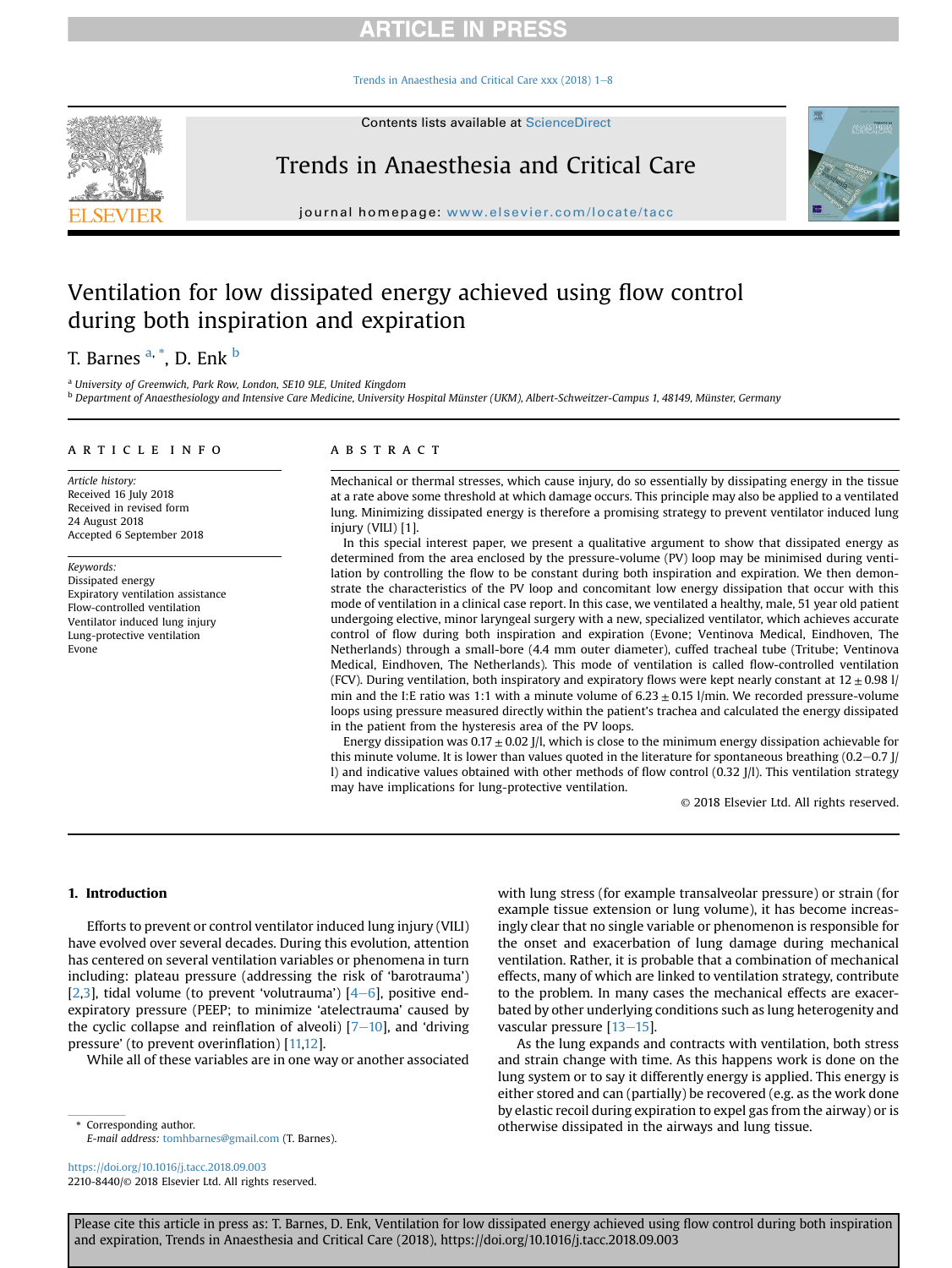It has been suggested that the genesis of VILI may at least in part arise from non-rupturing damage occurring at a rate faster than the body is able to repair, as a result of the energy dissipation in the tissues [[16](#page-7-0)]. This may be exacerbated by  $-$  for example  $-$  viscoelastic drag, local inhomogeneities, and collagen fibre rupture under repeated cycling (analogous to material fatigue). These phenomena cause local stress amplification and the initiation of significant damage at global stress levels, which appear to be well within the tolerance of the tissue [[17](#page-7-0)].

For any material, the area under the stress-strain curve is the energy per unit volume applied in stretching the material [\[18\]](#page-7-0). If the material is subject to cyclic stress, the stress-strain curve traces out a loop and the energy dissipated in the material is proportional to the area within the loop (arising from the hysteresis) [\[19](#page-7-0)]. This is analogous to the pressure-volume (PV) loop during respiration, where for spontaneous breathing the work of breathing is simply the area within the loop [[20,21](#page-7-0)]. For a ventilated patient, when the measured pressure is corrected for pressure drop in the ventilation system to give the intratracheal pressure, the area within the loop (when intratracheal pressure is used) is the work done by the ventilator on the patient's respiratory system. It is the energy dissipated in the patient during one breath  $($  = respiratory cycle). This energy comes from the ventilator.

In recent years, there has been increasing interest in the potential contribution to VILI from energy applied to the patient by the ventilator during the inspiration phase of ventilation [[1,22](#page-7-0)], with some evidence from work in animals to suggest that the rate at which energy is applied is indeed related to the onset of damage  $[23 - 25]$  $[23 - 25]$  $[23 - 25]$  $[23 - 25]$ .

Part of the energy applied to the patient by the ventilator during inspiration is dissipated in the patient and part is stored as potential energy by the extension of the elastic components of the lung parenchyma and the chest. On expiration, this potential energy is released  $-$  and now, part of this stored energy is dissipated in the patient during expiration and part is dissipated outside the patient in the ventilator, it's associated tubing, and the atmosphere. It is possible that the energy dissipated in the patient (during both inspiration and expiration) that is related to lung injury.

If energy dissipation is indeed eventually shown to be a contributor to lung damage during ventilation, then it is worth asking the question: 'How should we ventilate to minimise energy dissipation in the patient airway?'.

#### 1.1. Ventilation for minimum energy dissipation

This question is easily answered by considering PV loops arising from pressure-controlled (PCV) and volume-controlled ventilation (VCV).

Illustrative, idealised, PV loops for a system consisting of a compliant reservoir (the compliant lung) fed via a resistance (the airway resistance) are shown in [Fig. 1.](#page-2-0) Note that the pressure in this plot is the pressure at the circuit end of the airway resistance.

In PCV, the pressure applied to the proximal end of the patient circuit is essentially switched between the plateau pressure (Pplat) during inspiration and the PEEP during expiration. The flow varies substantially, is highly dynamic, and is not truly controlled in either phase. This gives rise to the PV loop of classic PCV shown in red in [Fig. 1.](#page-2-0) The horizontal (pressure) deviation of the plot from a static compliance curve joining the PEEP and Pplat is related to the airway resistance and the flow rate. The (decelerating) flow is very high (typically greater than 40 l/min) just after the beginning of both inspiration and expiration phases, and so the pressure deviations from the static compliance curve are largest here.

The blue curve in [Fig. 1](#page-2-0) is an idealised PV loop that would be obtained for the same patient using (classical) VCV. Here, the flow is controlled at a constant value throughout the (major part of the) inspiration phase (until the tidal volume set is insufflated, followed by a Pplat-phase with almost no flow), but is uncontrolled during expiration. The flow during inspiration is substantially lower than the peak flow that occurred with PCV, and so there is a constant pressure difference between airway pressure and the static compliance curve (joining PEEP and Pplat) throughout inspiration. This appears as a horizontal displacement of the inspiratory part of the curve to the right, relative to the static compliance curve.

In both cases, the energy dissipated in the patient per respiratory cycle is proportional to the hysteresis area of the PV loop. For the same PEEP, Pplat, and respiratory rate, the energy dissipated during VCV is lower than that during PCV. The energy during the inspiration phase is minimized, if the flow is kept constant throughout inspiration.

Clearly, the energy dissipation can be reduced further by also controlling the flow to be constant during expiration and thereby minimising the energy dissipated in the patient during this phase too. This would change the expiration part of the PV loop of VCV to the shape shown in the green trace. This is analogous to the curve optimally obtainable during inspiration under VCV, but with the pressure on the low pressure side of the static compliance curve due to the change in direction of flow.

Finally, if flow is controlled during both inspiration and expiration, then the lowest overall flow (and therefore the lowest overall energy dissipation) for a given minute volume is obtained, provided that inspiration and expiration flows are made equal. For a respiratory exchange ratio (RER) of unity, the I:E ratio then necessarily becomes 1:1. It is worth noting that RER has only small effect on the optimum I:E ratio. For example, if oxygen uptake is 300 ml/min and a carbon dioxide release is 210 ml/min (a RER of 0.7), the total expiratory volume over 1 min would be only 90 ml/ min less than the inspiratory volume over 1 min. This difference is very small compared to typical minute volumes of 5 or 6 l/min.

We emphasise that the PV loops in [Fig. 1](#page-2-0) are for illustration only. Their detailed shape is affected by the effects of multiple compartments in the lung, and viscoelasticity. However, the conclusion that energy dissipation is minimised if the flow is kept constant remains valid.

A simple form of flow control during expiration by a passive, dynamic resistor has been used in both animals and patients  $[26-28]$  $[26-28]$  $[26-28]$  $[26-28]$ . In these investigations, the expiratory flow still varied substantially. For example, in the experiments described by Goebel et al. [\[27\]](#page-7-0) flow varied during expiration from a peak flow of 244 ml/ sec to zero with approximately constant flow for roughly 40% of the expiration phase. Further, the I:E ratios were 1:2 (based on flow phases), so energy dissipation was not minimised. Nonetheless, even with such imperfect flow control, the effect of expiratory flow control in partially narrowing the PV loop and therefore reducing energy dissipation can be seen in [Fig. 3](#page-4-0) of the paper by Schumann et al. [[26](#page-7-0)].

Flow-controlled ventilation (FCV) was developed from an earlier concept: Expiratory ventilation assistance (EVA)  $[29-33]$  $[29-33]$  $[29-33]$  $[29-33]$  where suction is applied to the proximal end of a high resistance tubing connected to the patient. In FCV, the suction pressure is continuously controlled to provide substantially constant flow during expiration. Intratracheal pressure is monitored as part of the control schema, and to ensure that patient pressure never goes below the set PEEP.

The recently CE-certified, Evone ventilator (Ventinova Medical, Eindhoven, The Netherlands) implements FCV by an ejector-based gas flow reversing element (GFRE), which applies Bernoulli's principle to extract and control gas flow from the patient during expiration [\[34\]](#page-7-0) and ventilates with continuous flows during both inspiration and expiration.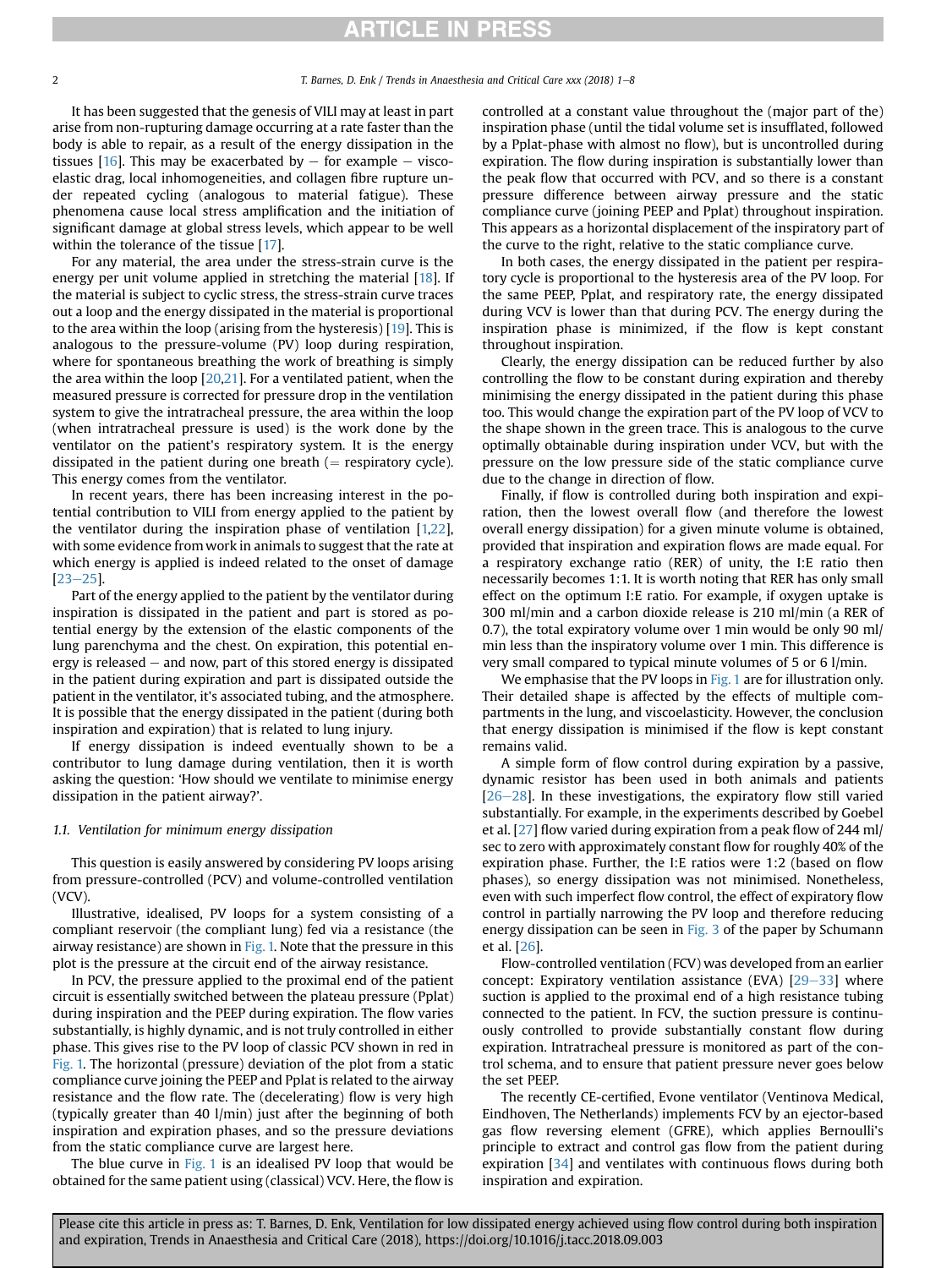T. Barnes, D. Enk / Trends in Anaesthesia and Critical Care xxx (2018) 1-8 3 3

<span id="page-2-0"></span>

Fig. 1. Idealised PV loops (the enclosed area of each loop is the dissipated energy) during PCV (red line), VCV (blue line) and FCV (blue line during inspiration, green line during expiration). The dashed line is the static compliance curve of the lung/chest system in this example.

The Evone ventilator uses the intratracheal pressure together with a servo system to control the flow (measured by mass flowmeters) during both inspiration and expiration to achieve a closely linear variation of intratracheal pressure with time.

The ventilator allows the operator to set the end expiratory pressure (PEEP), the peak inspiratory pressure (PIP), and the inspiratory and expiratory flow rates (these are usually set to be equal, with an I:E ratio of 1:1). At the start of each inspiration, the intratracheal pressure is the PEEP set at the ventilator. The ventilator then provides the set inspiratory flow to the patient and the intratracheal pressure rises as the lungs fill. When the intratracheal pressure reaches the set PIP, the ventilator stops inspiratory flow and immediately switches to expiration. It then extracts gas from the patient. The intratracheal pressure now falls as the lungs empty and the ventilator adjusts the flow to achieve a linear fall in pressure with time  $-$  thereby achieving a nearly constant expiratory flow. When the intratracheal pressure reaches the PEEP, the ventilator stops expiration, switches to inspiration, and the ventilation cycle is repeated.

The result is that the patient is ventilated with nearly constant and continuous flow during both inspiration and expiration. The ventilator provides comprehensive data output, including readings of flow and intratracheal pressure at 0.01 sec intervals during the respiratory cycle, and measurements of PIP, PEEP, tidal volume, minute volume, and respiratory rate at the end of each cycle.

The volume of the entire ventilation system (ejector-cartridge, main-stream capnometry cuvette, HME-filter, non-compliant connecting tubing (1.5 m long, 4 mm inner diameter), and the Tritube is less than 60 ml. This gives a very non-compliant ventilation system compared to conventional ventilators, which allows precise measurement and control of flow and intratracheal pressure.

In this case study described below, we present flow and pressure profiles with time obtained when FCV was used on a healthy patient during a minor microscopic laryngeal procedure, together with PV loops and estimations of energy dissipation.

### 2. Methods

We illustrate FCV in operation below using a case study which FCV was used to ventilate a healthy, 51 year old man scheduled for elective, minor microscopic laryngeal surgery. The patient had no medical history of pulmonary disorder or related comorbidities. The patient weighed 80 kg with a height of 182 cm. The case was well-suited to the demonstration of FCV because there were no additional manipulations during surgery and so the probability of artefacts affecting the measurements was minimised, In order to have optimal working conditions, the surgeon requested that intubation was undertaken with a narrow bore tracheal tube (Tritube, Ventinova Medical, Eindhoven, The Netherlands). The Tritube is a CE-certified, 40 cm long, small-bore (4.4 mm outer diameter), cuffed tracheal tube (TT), which has a ventilation lumen of 2.3 mm and a pressure measurement lumen allowing direct measurement of intratracheal pressure. The Evone ventilator was used to ventilate through the Tritube.

Ventilation data was logged as part of the quality/reliability evaluation of the ventilation system. The patient gave informed, written, consent for use and publication of anonymised data derived from the ventilation data logs.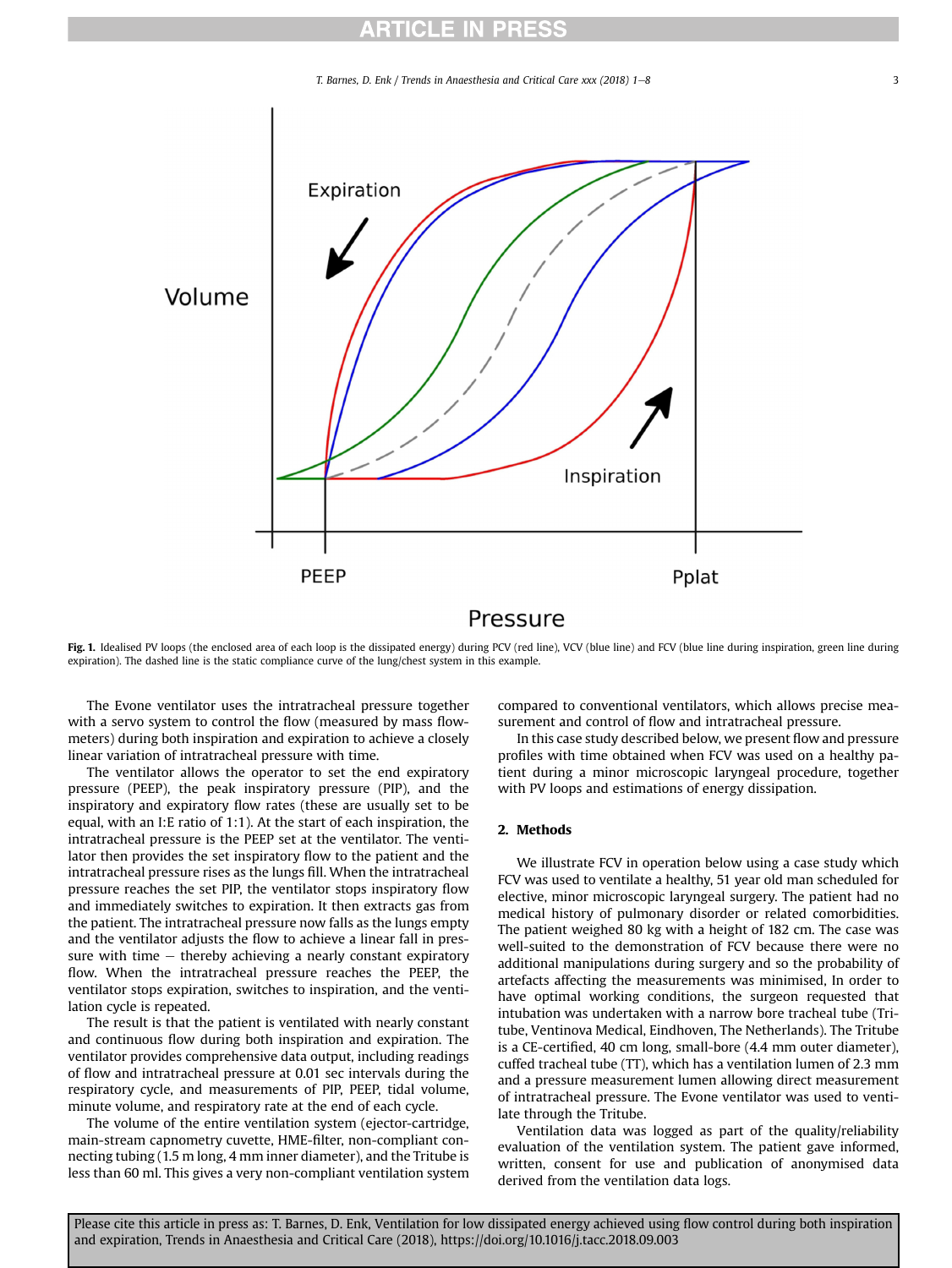4 T. Barnes, D. Enk / Trends in Anaesthesia and Critical Care xxx (2018) 1-8

Pressure and Flow obtained 12.9 minutes into the procedure







Fig. 2. Flow and intratracheal pressure readings obtained during the procedure. Flows are typically constant to better than 20% over the whole of both inspiration and expiration phases, with an I:E ratio of 1:1.

The patient was preoxygenated by face mask for 3 min before induction of anaesthesia, which was carried out by intravenous administration of  $200 \mu$ g remifentanil over 60 sec followed by an induction dose of 2.4 mg/kg propofol over 30 sec. An intravenous bolus of 25 mg rocuronium was administered after loss of consciousness to provide neuromuscular blockade for intubation. Anaesthesia was maintained with a continuous infusion of propofol (5 mg/kg/h) and remifentanil (12  $\mu$ g/kg/h) at an FiO<sub>2</sub> in the range  $0.22 - 0.4.$ 

The patient was intubated with the Tritube using videolaryngoscopy and the cuff was inflated to a pressure of 30 mbar. The flow rate (for both inspiration and expiration) set for the majority of the procedure was 12 l/min. From the ventilation log, data groups of four successive respiratory cycles during 'steady state' normoventilation of the patient (based on mainstream capnometry) were retrospectively chosen as representative samples to illustrate the characteristics of the ventilation. Data groups were selected in the early part of the procedure (12.9 minutes after the start of ventilation), near-mid-procedure (26.5 minutes after the start of ventilation), and after the major part of the surgery was completed (49 minutes after the start of ventilation).

#### 2.1. Determination of PV loops with constant flow ventilation

We recorded intratracheal pressure and input flow to the gas flow reversing element (GFRE) in the Evone ventilator at 0.01 sec intervals throughout the procedure and used this information to reconstruct PV loops for the ventilation.

During inspiration, all of the input flow from the Evone is directed to the patient. We were therefore able to integrate that flow to find both the volume variation in the lungs during inspiration and also the overall tidal volume supplied to the patient for each breath. During expiration, the input flow to the GFRE is used to generate negative pressure (by Bernoulli's principle), which extracts gas from the patient. The flow of gas from the patient during expiration is related to the input flow to the GFRE, and the ventilator continues expiration until the intratracheal pressure has reached the set PEEP (which was the pressure that the preceding inspiration started from).

We were therefore able to estimate the expiratory flow from (and therefore the volume change in the lungs of) the patient during expiration by processing the measurement of flow supplied to the GFRE so that the calculated volume extracted from the patient during expiration was equal to the volume supplied during the previous inspiration.

The Evone ventilator also outputs the intratracheal pressure (measured via the pressure measurement lumen in the Tritube) (simultaneously with the flow readings) at 0.01 sec intervals throughout the ventilation cycle. We were therefore able to plot intratracheal pressure against lung volume through each ventilation cycle to produced a PV loop. We then separately numerically integrated the areas under the expiration and inspiration phases of the resultant PV plot, and subtracted the area under the inspiration segment from the area under the expiration segment to obtain the area enclosed by the PV loop. From this we were able to estimate the energy dissipation in the patient over each respiratory cycle.

#### 2.2. Statistical analysis

Data are reported as mean $\pm$  standard deviation where appropriate.

#### 3. Results

The procedure lasted 80 minutes. The patient was mechanically ventilated with the Evone ventilator, and was stable throughout. Extubation was uneventful.

The I:E ratio was  $1:1.01 \pm 0.05$  and the flow was 12 l/min for the respiratory cycles for which PV loops are presented here. The respiratory rate was  $10 \pm 0.3$  per min. Standard deviations of the flow rate during inspiration and expiration were 0.09 l/min and 0.98 l/ min, respectively. For the respiratory cycles presented here, peak inspiratory pressure was  $18.09 \pm 0.11$  mbar ( $18.45 \pm 0.11$  cmH<sub>2</sub>O) with a PEEP of  $5.04 \pm 0.15$  mbar ( $5.14 \pm 0.15$  cmH<sub>2</sub>O) resulting in an inspiratory tidal volume of  $615.4 \pm 12.6$  ml. Compliance reported by the ventilator was  $43.7 \pm 2.1$  ml/mbar  $(42.85 \pm 2.06$  ml/cmH<sub>2</sub>O). Patient airway resistance reported by the ventilator during these measurements was 4 mbar/l/sec  $(4.08 \text{ cm}H<sub>2</sub>O/l/sec)$ .

Fig. 2 shows the flow and intratracheal pressure for groups of four successive breaths at 12 l/min average flow, at 12.9, 26.5, and 49 minutes after the start of ventilation with Evone under otherwise stable conditions with no surgical or other manipulations undertaken.

[Fig. 3](#page-4-0) shows PV loops obtained for each of these cycles. Pressure and volume are referenced to PEEP in this diagram.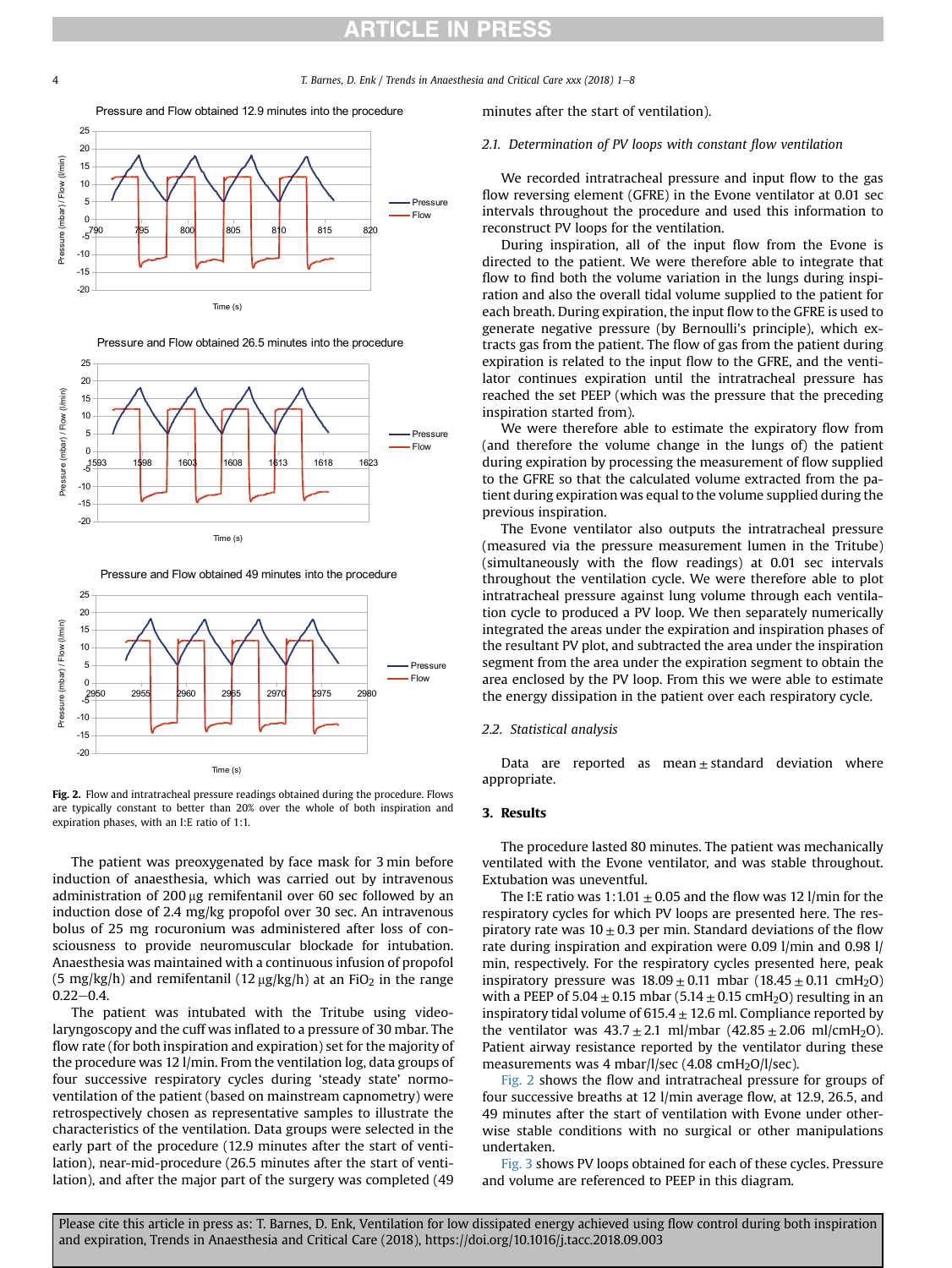T. Barnes, D. Enk / Trends in Anaesthesia and Critical Care xxx (2018) 1-8 5 5



<span id="page-4-0"></span>







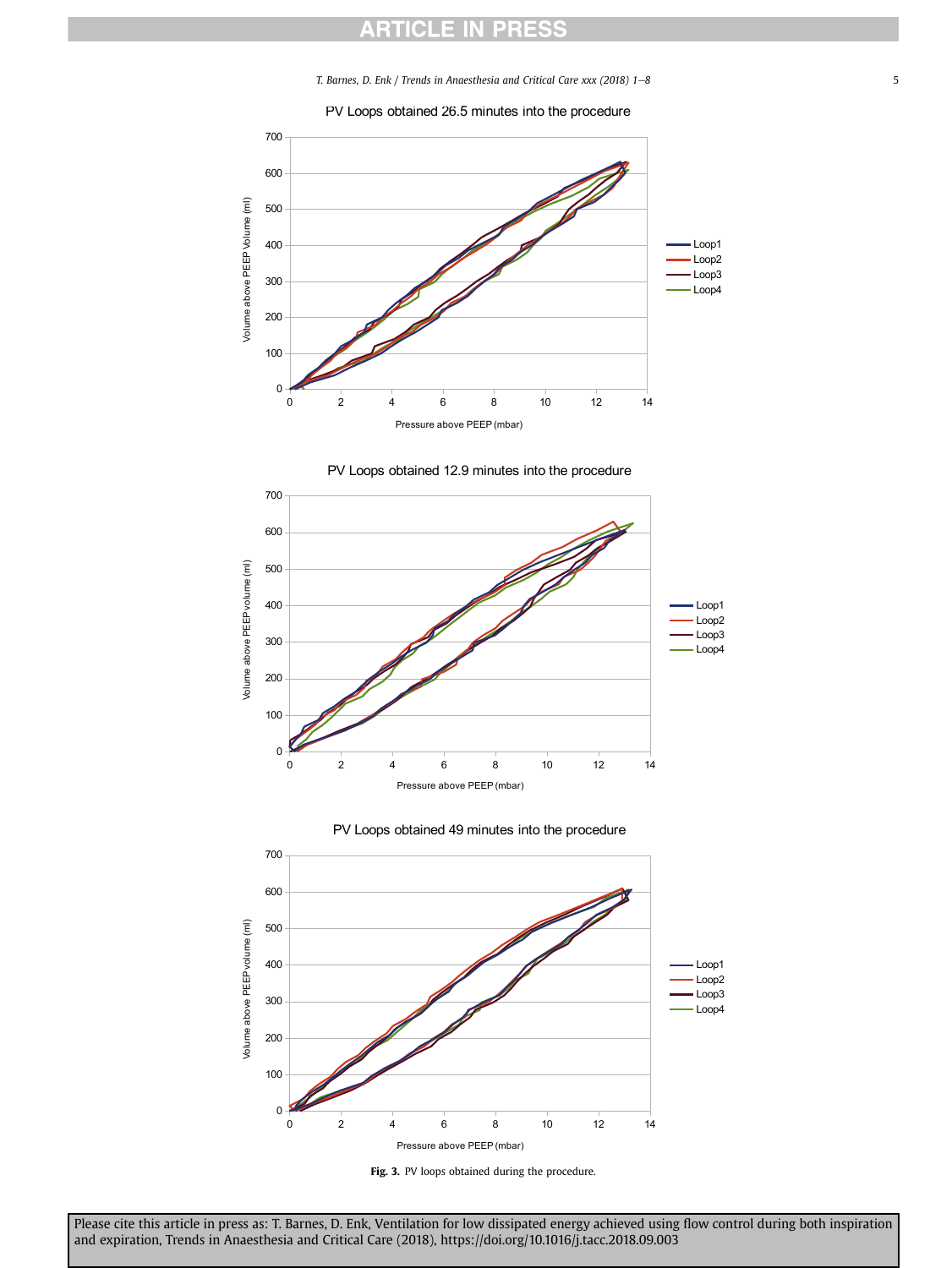6 T. Barnes, D. Enk / Trends in Anaesthesia and Critical Care xxx (2018) 1e8

#### Table 1

Respiratory cycle parameters for PV loops.

| Time into<br>procedure (min) | Resp. cycle                        | Tidal<br>volume<br>(ml) | Peak pressure PEEP<br>(mbar) | (mbar)   | Energy | Energy dissipation per minute<br>dissipation $(I)$ at $10/min (I/min)$ | Minute | Energy dissipation per<br>volume (l/min) ventilated volume (J/l) |
|------------------------------|------------------------------------|-------------------------|------------------------------|----------|--------|------------------------------------------------------------------------|--------|------------------------------------------------------------------|
| 12.9                         |                                    | 606.6                   | 18.2                         | 5.16     | 0.11   | 1.2                                                                    | 6.07   | 0.19                                                             |
|                              | 2                                  | 629.2                   | 18.0                         | 5.16     | 0.12   | 1.2                                                                    | 6.29   | 0.19                                                             |
|                              | 3                                  | 601.8                   | 18.2                         | 5.16     | 0.10   | 1.0                                                                    | 6.02   | 0.17                                                             |
|                              | 4                                  | 625.0                   | 18.0                         | 5.16     | 0.097  | 0.97                                                                   | 6.25   | 0.16                                                             |
|                              | Mean                               | 615.5                   | 18.1                         | 5.16     | 0.11   | 1.1                                                                    | 6.16   | 0.17                                                             |
|                              | Standard<br>deviation              | 13.7                    | 0.12                         | $\bf{0}$ | 0.01   | 0.1                                                                    | 0.13   | 0.016                                                            |
| 26.5                         |                                    | 631.8                   | 18.1                         | 4.80     | 0.12   | 1.2                                                                    | 6.32   | 0.18                                                             |
|                              | 2                                  | 629.3                   | 18.1                         | 4.90     | 0.10   | 1.0                                                                    | 6.29   | 0.16                                                             |
|                              | 3                                  | 631.3                   | 18.3                         | 4.90     | 0.09   | 0.9                                                                    | 6.31   | 0.15                                                             |
|                              | 4                                  | 600.3                   | 18.0                         | 4.80     | 0.11   | 1.1                                                                    | 6.00   | 0.18                                                             |
|                              | Mean                               | 623.2                   | 18.08                        | 4.85     | 0.107  | 1.07                                                                   | 6.23   | 0.17                                                             |
|                              | Standard<br>deviation              | 15.3                    | 0.12                         | 0.06     | 0.013  | 0.13                                                                   | 0.15   | 0.022                                                            |
| 49.0                         |                                    | 605.9                   | 18.2                         | 5.18     | 0.093  | 0.93                                                                   | 6.06   | 0.15                                                             |
|                              | 2                                  | 608.0                   | 18.0                         | 5.07     | 0.11   | 1.1                                                                    | 6.08   | 0.18                                                             |
|                              | 3                                  | 609.1                   | 18.0                         | 5.06     | 0.11   | 1.1                                                                    | 6.09   | 0.18                                                             |
|                              | 4                                  | 606.1                   | 18.0                         | 5.07     | 0.098  | 0.98                                                                   | 6.06   | 0.16                                                             |
|                              | Mean                               | 607.3                   | 18.05                        | 5.1      | 0.103  | 1.03                                                                   | 6.07   | 0.17                                                             |
|                              | Standard                           | 1.54                    | 0.1                          | 0.06     | 0.009  | 0.09                                                                   | 0.015  | 0.015                                                            |
|                              | deviation                          |                         |                              |          |        |                                                                        |        |                                                                  |
|                              | Overall mean                       | 615.4                   | 18.09                        | 5.04     | 0.105  | 1.05                                                                   | 6.15   | 0.17                                                             |
|                              | Overall standard 12.6<br>deviation |                         | 0.11                         | 0.15     | 0.01   | 0.11                                                                   | 0.013  | 0.014                                                            |

The PIP, PEEP, and energy dissipation estimated from the area enclosed by the PV loops as described above are given in Table 1. Table 2 shows the haemodynamic parameters taken from the anaesthetic record and the end tidal  $CO<sub>2</sub>$  readings measured during each group of breaths.

#### 4. Discussion

The shape of the PV loops recorded using intratracheal pressure with accurate control of both inspiratory and expiratory flow is substantially different to curves normally shown for patients ventilated under PCV or VCV.

Factors contributing to the shape difference include:

- 1. Our curves are based on directly measured intratracheal pressure, rather than airway pressure. PV loops recorded using airway pressure have additional and substantial flowdependent pressure drop incorporated into them, which arise from the resistance of the TT [\[35\]](#page-7-0). Curves based on airway pressure are therefore wider than those based on intratracheal pressure due to the extra energy dissipation in the TT [\[36\]](#page-7-0). These effects are not present in our measurements because of the direct measurement of intratracheal pressure.
- 2. Viscoelastic effects in the airway [[37,38\]](#page-7-0) also modify the PV loop, tending to smooth out the effect of sudden flow changes on pressure variations. If airway pressure is used for the PV loop, these effects are partially masked by the pressure drop across the TT resistance, but here we are using intratracheal pressure

and, consequently, the viscoelastic smoothing results in relatively slow variation of pressure, when the flow changes direction between inspiration and expiration phases.

3. Lung heterogeneity has effects similar to viscoelasticity. Gas swapping between lung compartments of different time constants also smooths out pressure variations in response to sudden flow changes  $[39]$  $[39]$  $[39]$ . Again, these effects are partially masked by the effect of the TT resistance, when using airway pressure for the PV loop rather than intratracheal pressure as we have done.

We report a case involving a single surgical procedure here simply to illustrate the characteristics of FCV in a clinical setting, rather than to compare FCV with other ventilation modes. Comparison of FCV with other modes in the clinical setting will be the subject of future work. We therefore confine ourselves here to comparisons with data available from the literature.

Because we were using directly measured rather than mathematically estimated intratracheal pressure, the hysteresis area within the PV loops directly mirrored the energy losses in the patient during ventilation. The value we measured of  $0.17 \pm 0.014$  J/l of ventilated volume compares to typical work of breathing reported for healthy adults during spontaneous ventilation of  $0.2-0.7$  [/l] [[40,41](#page-7-0)]. Our remarkably low values (for mechanical ventilation) may be due to the fact that work of breathing measurements using the Campbell diagram usually also take into account the energy applied to extending the elastic elements of the airway  $[42]$  $[42]$  $[42]$ , whereas we are measuring only the dissipated (component of)

Table 2

Haemodynamic parameters and End Tidal CO<sub>2</sub> measurements during the periods when the respiratory cycles shown in this paper were logged.

| Time into procedure (min) | Heart Rate (BPM) | SpO <sub>2</sub> (%) | Systolic Pressure (mmHg) | Diastolic Pressure (mmHg) | End Tidal $CO2(%)$ |
|---------------------------|------------------|----------------------|--------------------------|---------------------------|--------------------|
| 12.9                      | 40               | 97                   | 108                      | 40                        | 5.4                |
| 26.5                      | 44               | 96                   | 120                      | 60                        | 4.2                |
| 49.0                      | 40               | 99                   | 110                      | 50                        | 6.3                |
| Mean                      | 41.3             | 97.3                 | 112.7                    | 50                        | 5.3                |
| Standard deviation        | 2.3              | 1.5                  | 6.4                      | 10                        | 1.1                |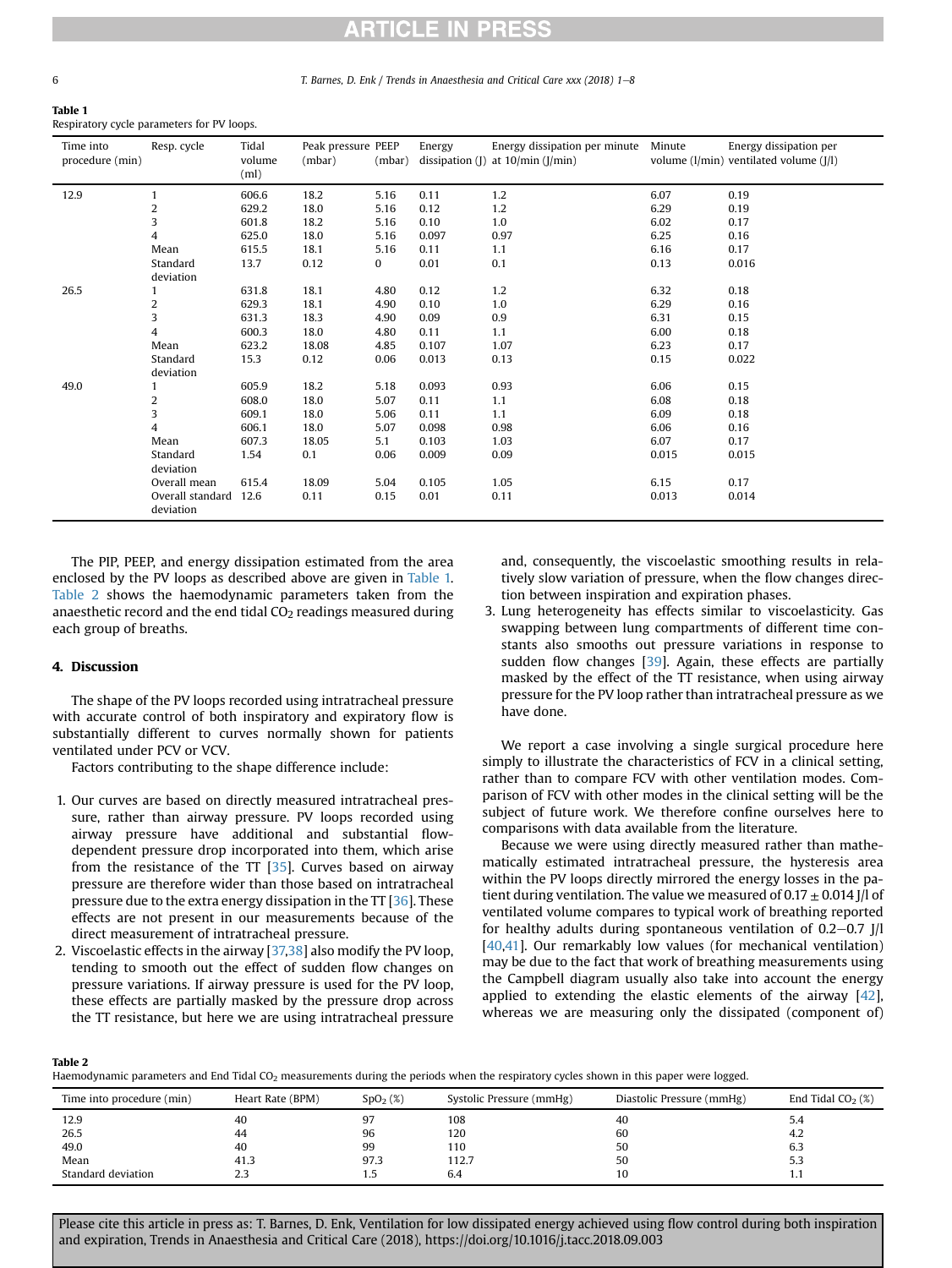energy.

However, even values obtained by simply integrating the hysteresis area of the PV loop as in Levy et al. [\[43\]](#page-7-0) (so that only energy dissipated in the patient was measured) are in the range of  $0.1-4.09$ J/l for successfully extubated patients, recovering from conditions such as COPD, pneumonia, and ARDS.

The pressure difference between PIP and PEEP (the so-called 'driving pressure') was 13 mbar for this patient  $-$  towards the upper end of, but within, the range normally expected for ventilation of a patient without pulmonary complications. We set this as follows:

With the Evone ventilator operating at an I:E ratio of 1:1, the minute volume is equal to half the set flow rate  $-$  and is in fact independent of the respiratory rate. However, in order to minimise the rate of energy dissipation, it is advantageous to have the respiratory rate as low as possible in addition to ensuring the flow is constant. Respiratory rate is determined by the PEEP, PIP, and the flow rate (at the same flow rate, a lower PEEP and a higher PIP will give a lower respiratory rate). At the same time, it is important that the lungs are not overinflated (this limits the PIP that can be used) and that cyclic collapse and reinflation of alveoli is minimised (this limits the  $PEEP$ )  $-$  that is, that the lungs are ventilated at optimal compliance. We therefore started with a PEEP of 5 mbar, a driving pressure of 10 mbar, and a flow of 12 l/min  $-$  values which are in an acceptable range for most patients. We then determined the 'best' PEEP by adjusting PEEP to achieve the best compliance with that driving pressure. Following that we adjusted the driving pressure (by changing the PIP in small increments) - again to optimise the compliance. By this means we could be assured we were operating at optimal compliance while avoiding overinflation (which would have manifest as a decrease in compliance with increasing PIP). Finally the flow was set to achieve the desired amount of  $CO<sub>2</sub>$ elimination  $-$  and this was the 'best' flow which necessarily results in the lowest respiratory rate for the required  $CO<sub>2</sub>$  elimination – and therefore energy dissipation rate.

The pressure and flow measurements with the Evone system are not easily directly compared with those obtained using a standard ventilator because of the quite different way in which measurements of flow and pressure are made in the two systems. The entire ventilation system of Evone (including narrow-bore connecting tubing and the Tritube) has a volume of less than 60 ml. Therefore, it has very low compliance compared to conventional ventilators with standard  $22-25$  mm diameter compliant tubing. The combination of the low compliance and the use of mass flowmeters to measure flow in the Evone ventilator enables precise measurement of flow into the patient  $-$  and therefore the inspired volume of gas. In addition, the Evone system uses direct measurement of intratracheal pressure, whereas conventional ventilators usually measure airway pressure (i.e. a pressure proximally from the tracheal tube) and then  $-$  if at all  $-$  estimate intratracheal pressure from the measured airway pressure using the measured flow and resistance coefficients of the tracheal tube and associated circuit components determined in vitro. In situations where the variation of flow is large (as in conventional PCV and VCV scenarios) this approach can potentially give rise to substantial errors in the estimated intratracheal pressure at key points in the ventilation cycle, and thereby affect the measured respiratory mechanics in a way that does not occur with the Evone system. The low-compliance, flow-controlled ventilation system with direct measurement of intratracheal pressure (rather than relying on airway pressure) provided by Evone enables accurate measurement of pressure and flow and allows a precise view of respiratory mechanics of a ventilated patient.

It is worth noting that the static compliance curve is a convenient construct, but does not properly reflect the mechanical properties of the lung-chest-system during the dynamic situation, which pertains during ventilation. Given the direct nature of our measurement of pressure and the precision afforded by the low compliance ventilation system in our ventilations, the PV loops given here probably represent a more accurate view of (individual) inspiratory and expiratory intratidal compliance than those currently used, and demonstration of this will be the subject of future investigations.

It is also worth noting that the 'static' PV loops obtained with intermittent step-by-step insufflation and desufflation of gas from the lungs in the super-syringe method  $[44]$  are affected by continuous oxygen resorption coupled with limited carbon dioxide release into the alveoli occurring during the measurement. This is also true of 'semi-static' PV loops obtained by insufflating gas into the lungs at very low flow rates.

However, the Evone system enables direct measurement of PV loops and compliance at normal respiratory rates because of the combination of flow control, a low compliance gas feed system, and direct intratracheal pressure measurement.

Finally, we were able to (very) roughly estimate the energy dissipations in the first experiment in pigs with so-called flowcontrolled expiration (FLEX) reported by Schumann et al. [26; [Fig. 3](#page-4-0)]. For (classical) VCV (used as control in this study) we obtained a value of 0.39 J/l, and for partially flow-controlled expiration we calculated a value of 0.32 J/l. Clearly the provided figures are subject to substantial uncertainty and are in a porcine model rather than in humans, so any comparison should be undertaken with caution. Nonetheless, the factor of two difference between these values and the (lower) values we found in our first analysis of mechanical, automated ventilation with the Evone using FCV indicate that further trials of this technique to minimise energy dissipation in ventilated patients are warranted.

#### 5. Conclusion

We have reported measurements of ventilation parameters obtained in a healthy patient with an unaffected airway using a recently launched new type of ventilator providing full control of both inspiration and expiration. We maintained inspiratory as well as expiratory flow rates accurately constant with an I:E ratio of very close to 1:1 in order to minimise energy dissipation during ventilation. We calculated energy dissipation from PV loops obtained using direct, continuous measurement of intratracheal pressure. Energy dissipation was  $0.17$  J/l  $-$  lower than values normally quoted for spontaneous breathing, or found in experiments on pigs using methods with less accurate flow control.

#### Conflicts of interests

T. Barnes: patent application on calculating and displaying dissipated energy, (paid) consultant to Ventinova Medical.

D. Enk: inventor of EVA technology (Ventrain, Tritube, Evone), royalties for EVA technology (Ventrain, Tritube, Evone), patent applications on minimising dissipated energy and on calculating and displaying dissipated energy, (paid) consultant to Ventinova Medical.

#### Acknowledgements

The authors would like to thank Prof. Dr. Hans Mahieu (ENTsurgeon and laryngologist at the Meander Medisch Centrum, Amersfoort, The Netherlands) and Dr. Volker Gerling (anaesthesiologist at the Meander Medisch Centrum, Amersfoort, The Netherlands) for their kind assistance in conducting the measurements.